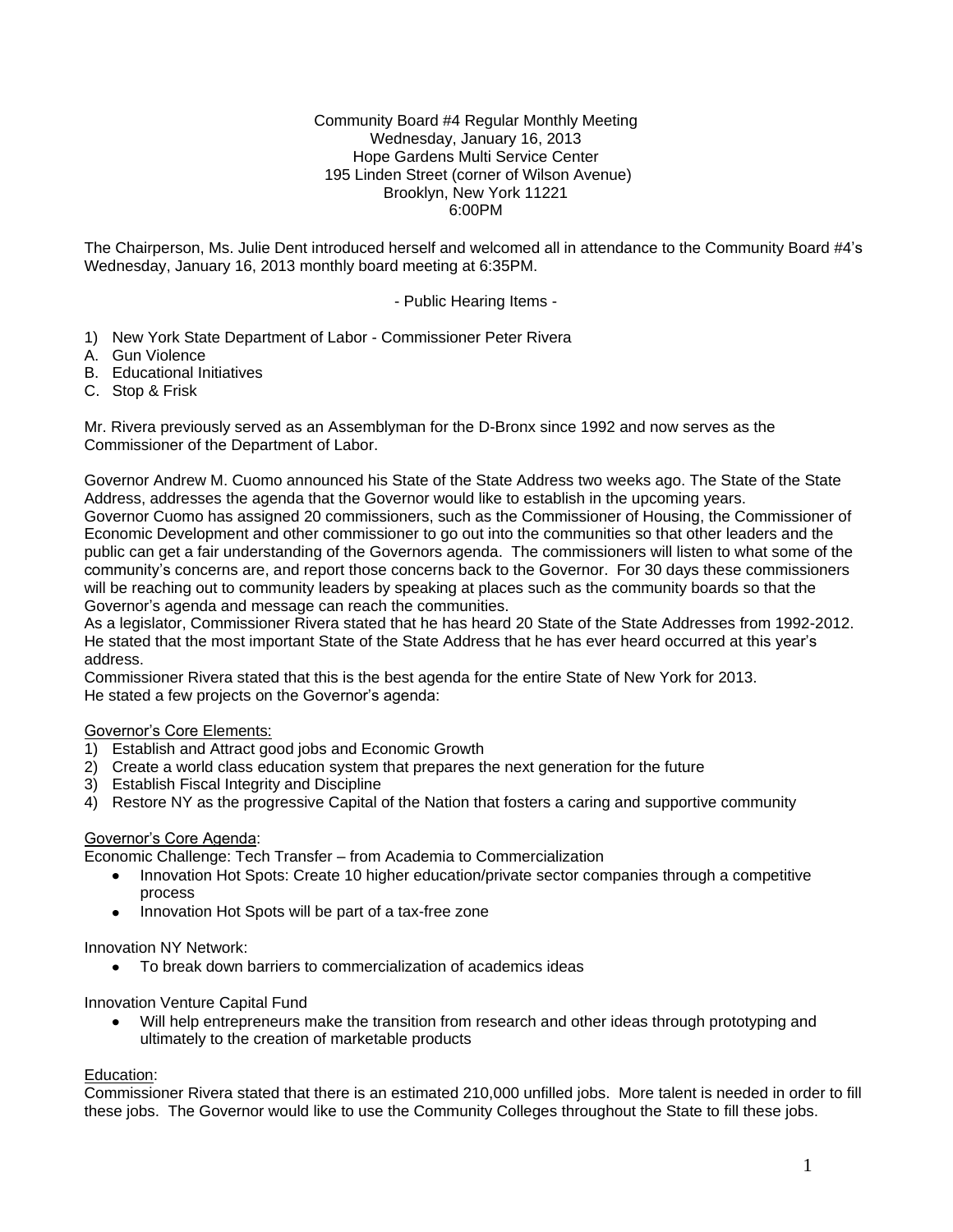While tremendous progress has been made over the last two years there is much more work to be done in education stated Commissioner Rivera. New York State rates 14<sup>th</sup> in the world in reading, 25<sup>th</sup> in math and 17<sup>th</sup> in science.

To help with this issue the Governor suggests more learning time. Research shows that students who have more time to learn have higher academic achievement than their peers. To help close the achievement gap, the Governor announced steps for students to spend more time learning.

- Extending the School Day and/or Year
- Full-Day Pre-Kindergarten for the highest needs students early learning has a major and long lasting impact on a child's future success

Better Teachers and Principals: Research suggests that teachers account for one third of a school's total impact on student achievement and that principal leadership accounts for 25%.

- Creating a "Bar Exam" for teachers: to ensure that the best and the brightest are teaching the children
- Incentivizing High Performing Teachers: High performing "master teachers" will receive \$15,000 in supplemental income annually for four years to teach other teachers
- $\bullet$ Community Schools in Distressed Communities: To improve education and the resources offered by schools in New York's neediest communities
- Community Schools: In neighborhoods in some of New York's neediest areas, Community Schools  $\bullet$ offering education plus health, employment, after school, and other support services – serve as the hub for all community services. The Governor proposed to replicate successful models such as Cincinnati Community Learning Centers, Harlem Children's Zone, Say Yes to Education, and Strive Network in distressed communities across New York State

# Progressive Agenda

Minimum Wage Increase: New York's current minimum wage of \$7.25 an hour is below that of 19 other states and has not kept up with the increases in the cost of living. The Governor proposed to raise the minimum wage to \$8.75 an hour.

Stop and Frisk: While stop and frisk can play an important role in the prevention of crime, there are also significant costs, including a deterioration of relationship between community residents and law enforcement, and the reality that stops fall disproportionately on communities of color and in particular on the young.

\*Marijuana Possession: Police arrest 100 times more people for marijuana possession and this arrest contains the singles largest category of arrests in New York City, accounting for 15% of all NYC arrests and 20% of New York City misdemeanors.

The Governor would like to make marijuana possession a violation and not a crime. Doing so would then affect a person's pocket instead of following them on their record for the rest of their life.

Ensuring Fairness in the Justice System: Mistaken eyewitness identifications contributed to approximately 75% of wrongful convictions overturned by DNA evidence. False confessions contributed to approximately 25% of wrongful convictions by DNA evidence. The Governor would like to:

- 1. Strengthening Eyewitness Identification: The use of blind or double-blind photo arrays can reduce the potential for the administrator of the array to inadvertently influence the witness
- 2. Recording Criminal Interrogations: In order to help prevent wrongful convictions based on false confessions, as well as to protect law enforcement from erroneous allegations of coercion, the Governor proposed requiring that interrogations of persons arrested for serious offenses such as homicide, kidnapping and certain sex offenses be recorded on video.

Create the \$1Billion House NY Program: The Governor proposed the House NY Program, consisting of 1 Billion Dollars to produce or preserve over 14,000 units of affordable housing over the next 5 years. As part of House NY, the state will invest in the most successful affordable housing programs to help meet unfulfilled housing needs, as well as revitalize New York's Mitchell-Lama Affordable Housing Program to rehabilitate housing units that are suffering from deferred maintenance and other physical deficiencies.

Achieving Equality for Women: The Governor announced plans to advance a 10-Point Women's Equality Act. This Act will break down barriers that perpetuate discrimination and inequality based on gender. The Governor's 10-point proposal will: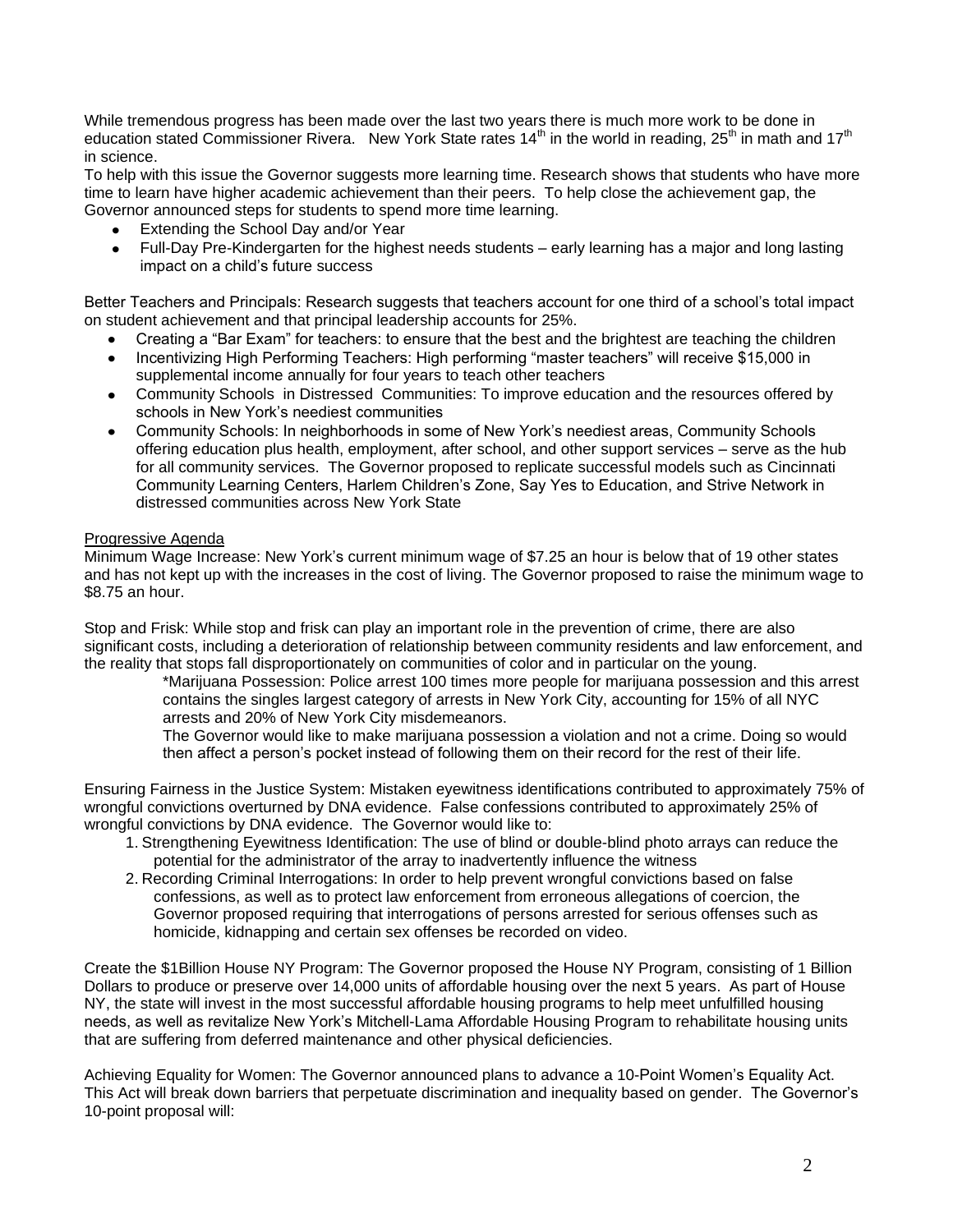- I. Protect a Women's Freedom of Choice by enacting the Reproductive Act
- II. Achieve Pay Equity
- III. Stop Sexual Harassment in All Workplaces
- IV. Allow for the Recovery of Attorney's Fees in Employment and Credit and Lending Cases
- V. Strengthen Human Trafficking Laws
- VI. End Family Status Discrimination
- VII. Stop Source-of-Income Discrimination
- VIII. Stop Pregnancy Discrimination Once and For All
- IX. Stop Housing Discrimination for Victims of Domestic Violence<br>
X. Protect Victims of Domestic Violence by Strengthen Order-Of-
- Protect Victims of Domestic Violence by Strengthen Order-Of-Protection Laws

### Public Safety:

Safe and Fair Gun Policy: There have been too many lives claimed as a result of gun violence in recent years, to Virginia Tech, Aurora, Newtown and Webster. New York once led the way: "Sullivan's Law of 1911 was the nation's first gun control law. The Sullivan's Law was a model law that required a permit for possession of a hand gun. The Governor would like to go back in leading the nation in gun control.

- We must Pass the toughest assault weapons ban in the country
- Preventing Private sales to prohibited persons
- Enhanced Penalties
- Reporting by mental health professionals
- One State, One Standard
- Combating Gun Violence in the State's most Violent Neighborhoods

### Responding to the Crisis:

In just two years, New Yorkers have witnessed firsthand the destructive force of three powerful storms that have crippled the state: Irene, Lee and most recently Sandy. Each of these storms has taken an immeasurable toll on communities. Precious lives have been lost and homes and businesses have been destroyed. The Governor has outlined a series of proposals for the state to fortify and upgrade the systems that can paralyze us when they fail during an emergency as well as act to tackle the reality of a changing climate. These proposals draw from the work of four commissions that the Governor announced in November: NYS Respond, NYS Ready, NYS 2100 and the Moreland Commission on utility storm preparedness and response.

- Lower the Regional Greenhouse gas Emission Cap  $\bullet$
- Increase Alternative Local Renewable power Sources
- Ensure a Skilled Energy Workforce
- Improve the Resilience of Our Buildings
- Provide Assistance to Property Owners to Mitigate or Sell Properties in Vulnerable Areas The State will use various strategies to assist home and business owners whose properties were damaged in Hurricane Sandy to mitigate for the future or, if they choose to do so, to sell their and relocate.
	- Recreated NY Smart Home: Provide financial assistance to property owners to mitigate their properties for future threats
	- Recreate NY Home Buyout: designed for homeowners who want to relocate

Ensure that Healthcare Facilities are Resilient

- 1. Toward a More Resilient New York Harbor
- 2. Harden our fuel Delivery System
- 3. Harden the Subway System
- 4. Strengthen Wastewater Infrastructure
- 5. Harden our Utilities

Redesign Our Power System: The electrical power grid and the structures that controls it must undergo a fundamental redesign that improves performances and protects ratepayers

- 1. Strengthen Public Service Commission's Regulatory and Enforcement Oversight
- 2. Abolish the Long Island Power Authority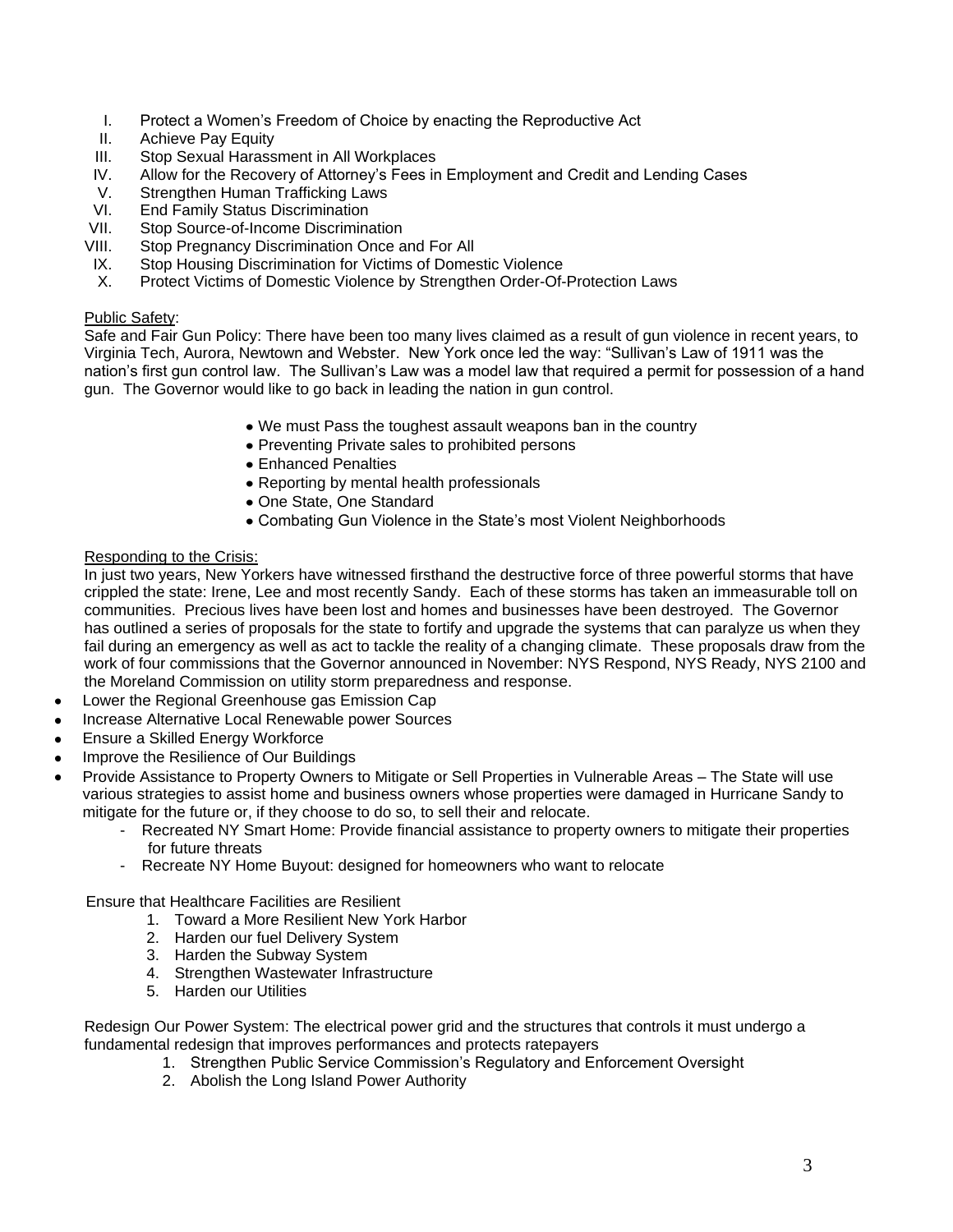Effective Emergency Response: Preparing for disasters and responding to emergency events requires collaboration and coordination among local, state and federal authorizes; non-government organizations; and the private sector, as well as skilled first responders and a network of civilians ready to help their fellow citizens during and emergency.

- 1. World Class Emergency Response Network
- 2. Specialized Training for the National Guard
- 3. Statewide Volunteer Network
- 4. Civilian Emergency Response Corps
- 5. Private Sector Emergency Response Task Force
- 6. Citizen Education Campaign
- 7. Ensure that Vulnerable Populations Can Receive Help in an Emergency
- 8. Communicating with New Yorkers in an Emergency

Some of the questions that were entertained:

Rev. M. Rae: Stated that the Governor is a noble man. Rev. Rae is concerned about how he and others can support the Governor while others might oppose him?

Commissioner Rivera: Has been speaking every week at different groups in order to make known the Governor's agenda and to make sure that your concerns are relayed back to him. The Governor is very sincere about his agenda and he is fighting for all the issues that concern our communities. By getting his message out to others you can support him.

Ms. Martha Brown, 1<sup>st</sup> Vice Chairperson: Concern about the curriculum for High School Education. New York has one of the highest dropout rates, she stated. Ms. Brown suggests that we look into the curriculum to see what the problem is.

Ms. Brown thanked Commissioner Rivera for sharing the governor's agenda with the Community Board and expressed her approval for the work that Governor Cuomo is doing.

Ms. Sharline Moore: Concern about affordable housing.

Commissioner Rivera: Stated that Darryl Towns is the Commissioner of Housing for the State of New York, he is responsible for the new housing program that the Governor has. The Commissioner stated that on Tuesday, January  $22^{nd}$  there will be more details about the governor's budget.

He suggests that the Community Board invite Mr. Towns to their meeting for information on housing.

Ms. Gladys Puglla: Why doesn't the government change the land regulation of the State so that the people who are living in affordable housing do not loss it? People are being displaced and will have to start paying higher rent.

Commissioner Rivera: Legislature passed changes on rent control/rent stabilization about 10 years ago. Caps were allowed in order to keep these apartments rent controlled / rent stabilized, however slowly but surely the caps were being met and then thrown out. We are trying to bring back reasonable caps and these caps were passed in the assembly. The Commissioner advised Ms. Puglla to speak to her senator to see if there can be one bill passed that both parties (Democratic & Republican Senate) can agree on.

The Chairperson thanked the Commissioner for coming and sharing this important information to the board and all those in attendance.

### 2) MESA Charter School – Mr. Arthur Samuels

MESA (Math, Engineering and Science Academy) is a Charter High School that will endeavor to provide a rigorous education that equips each student with the ability to succeed in life and in college. MESA students will develop a passion for science, technology, engineering and mathematics and through an intensive college readiness program, develop critical thinking and self-advocacy.

Objective: MESA graduates will internalize the connection between academic excellence, perseverance and economic opportunity, empowering them to assert control over their professional futures.

There is no charge to attend the school however students will have to take a test in order to attend. Bushwick students will have first priority. The proposed- school location is 231 Palmetto Street.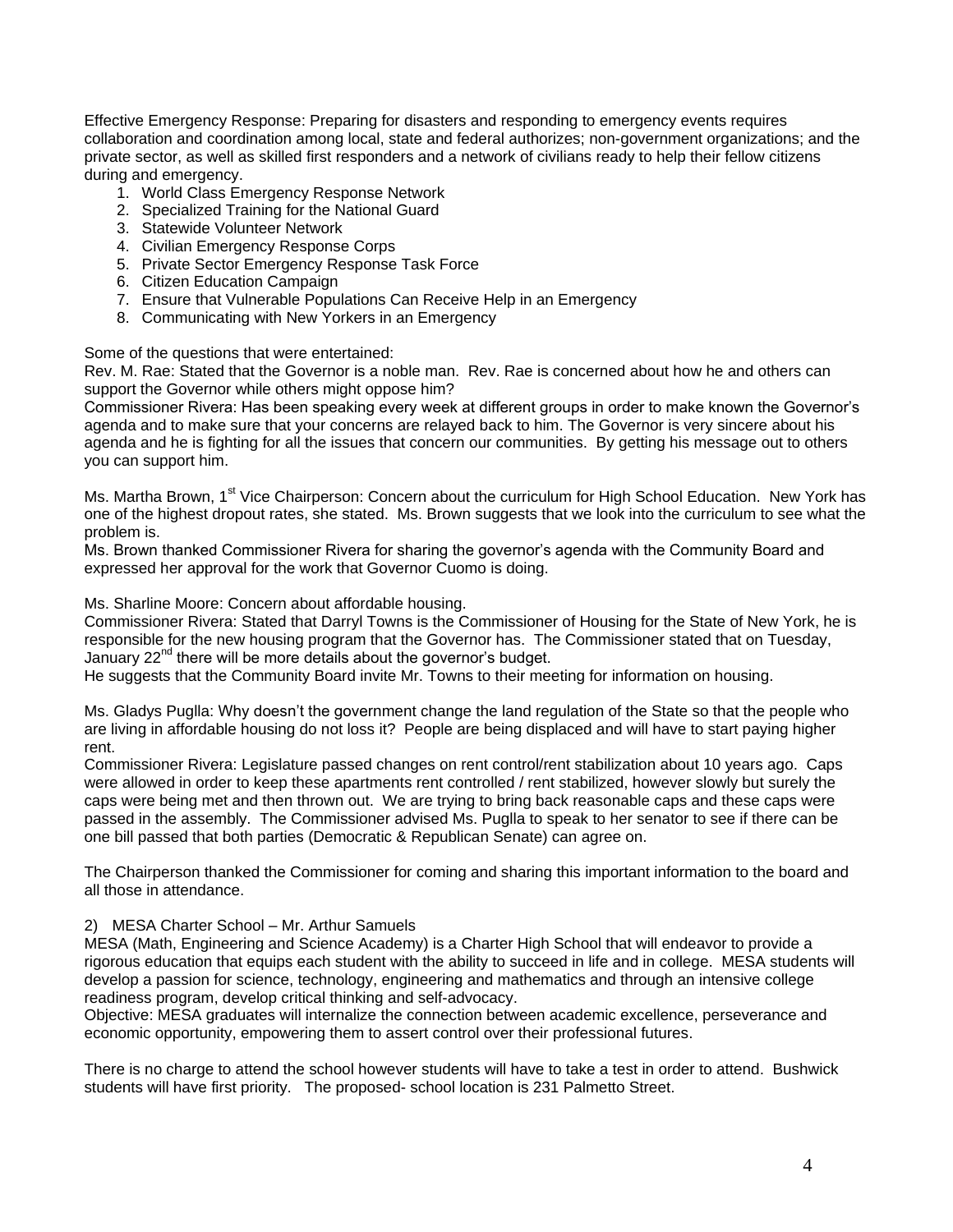Now accepting Applications for the 2013-2014 school years!!! To learn more please email Mr. Samuels at: [asamuels@mesacharter.org](mailto:asamuels@mesacharter.org) or call 917-257-6876. Application deadline: Friday, April 5, 2013. Lottery Date: Monday, April 15, 2012 at 4:00PM the location is to be announced.

Some of the questions that were entertained:

Ms. Dent: Have you met with the principals and other educators?

Mr. Samuels: Yes, he has spoken to representatives from IS 296, IS 349, IS 347 to name a few and he is still reaching out to other educators.

There are 9 members on the MESA board at present and Community Board #4's member Raul Rubio is the only member serving from Bushwick at present.

Mr. Samuels stated that any child/student can apply because it is against the law not to accept a child because of their disability or because they are disabled.

Ms. Dent thanked Mr. Samuels for his commitment to education and stated that she is looking forward in working with him in the future.

The Chairperson, Ms. Julie Dent asked the 1<sup>st</sup> Vice Chairperson Ms. Martha Brown to call the first roll call. **Roll Call:** 26 members present constituting a quorum.

### **Chairperson's Report: 7:42PM**

The Chairperson welcomed everyone in attendance to the first meeting of the 2013 year.

Ms. Dent asked for the acceptance of the agenda with any necessary corrections. The agenda was accepted by Rev. Matthew Rae and second by Rev Grace Aytes. All board members present were in favor.

Ms. Dent asked for the acceptance of the previous meeting's minutes with any necessary corrections. The previous meeting's minutes was accepted by Ms. Elvena Davis and second by Mr. Robert Camacho. All board members present were in favor.

Ms. Dent asked for a moment of silence in remembrance of Mr. Dale Coxson the grandson of Board member Mrs. Avellar Hansley. Mr. Dale Coxson was laid to rest today, January, 16, 2013. She asked that the Board Members remember Mrs. Hansley by giving her a call to extend their condolences.

Ms. Dent asked that the Elected Officials and /or their representatives introduce themselves and state their respective address and telephone numbers.

- 1) Ariel Salazar Representing Councilmember Diana Reyna, 217 Havemeyer Street, 2<sup>nd</sup> Floor, 718-963-3141
- 2) Christopher Durosinmi and Michael Olmeda Representing Senator Martin M. Dilan, 786 Knickerbocker Avenue, 718-573-1726
- 3) Alice Nascimento Representing Assemblyman Vito Lopez, 434 South 5<sup>th</sup> Street, 718-963-7029
- 4) Celeste Leon Representing Assemblyman Rafael Espinal, 840 Jamaica Avenue, 718-235-5627

### Representatives from City, State or Federal Agencies:

1) PO Franco, 83rd Precinct - Community Affairs Unit, 480 Knickerbocker Avenue, 718-574-1697 PO Franco introduced her new partner PO Natalie Robinson

The Chairperson, Ms. Dent thanked PO Franco for her presence at the board meeting and for her outstanding work for the community.

Community Board Membership process is underway. In order to be considered for board membership the following must apply:

- a) You must be a NYC resident
- b) You must live, work or have professional or other significant interest in that board's district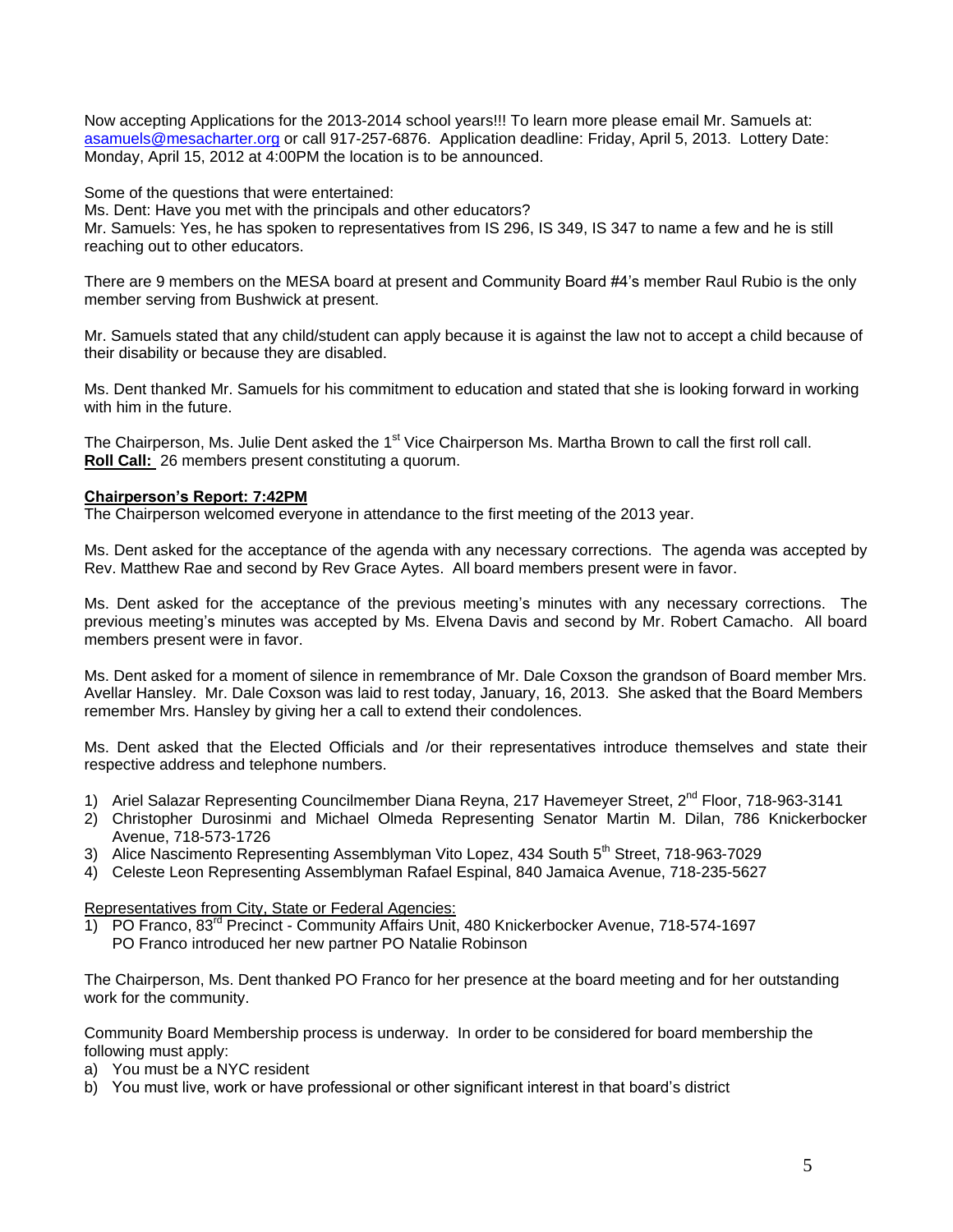c) Notarized application form returned to the Brooklyn Borough Presidents office located at 209 Joralemon Street, Brooklyn, NY 11201

## Applications are available at [WWW.brooklyn-usa.org](http://www.brooklyn-usa.org/)

The Chairperson stated that the responsibility of volunteering as a community board member should be taken seriously. In accordance to the Community Board #4's By-Laws members who have three or more unexcused absences during the calendar year must receive a certified return letter informing them of their absences; as well as listing the time and location of the next scheduled meeting. The letter also states that the member must attend the next meeting; otherwise they will be recommended for removal from the board. Sixteen letters have been mailed out to board members who have missed meetings.

Board Members whose term expires in 2013 should have received their reappointment applications in the mail. Please make sure that your applications are notarized and returned to the Borough President's Office.

The Achievement First Charter School – which has 780 scholars (students) from Bushwick Community has opened the application process for the 2013-2014 school years. All forms must be received by April 1, 2013 to be entered in the lottery.

Kindergarten and First- Grade Lottery-Achievement First: AF Aspire (K and 1) located at 982 Hegeman Avenue is the only school holding a first grade lottery. The school is not located in Bushwick but it services Bushwick's children.

To be eligible, your child must be born before 1/1/09. For more information visit www.achievementfirst.org/enroll [or call 718-623-2660](http://www.achievementfirst.org/enroll%20or%20call%20718-623-2660) extension 3

All other grades can fill out a waiting list information form by visiting their website.

The School Construction Authority (SCA) has notified the board, parents and neighbors of the Bushwick Leaders High School for Academic Excellence, located at 797 Bushwick Avenue of a construction project that has begun at the school and is expected to be completed in March 2014.

The Citizens Committee for New York City has money to give away. They are granting awards of \$300 to \$500 to resident's led-groups to work on community and school improvement projects addressing issues that they identify as important to them. The deadline to apply is January 31, 2013. If interested in receiving more information please contact Wilfredo at [wflorention@citizensnyc.org](mailto:wflorention@citizensnyc.org) or call 212-822-9568.

# **District Manager's Report**

The District Manager, Ms. Nadine Whitted was not in attendance, her report will be put on hold until next month.

# **Committee Reports: 8:06PM**

Public Safety Committee (PSC): Ms. Barbara Smith, Committee Chairperson, Tuesday, January 8, 2013, 6PM, Location: 1420 Bushwick Avenue, Room 370, Brooklyn, NY

Members Attended: Mary McClellan, Freddy Fowler, Gladys Puglla, Rev. Grace Aytes, Miriam Lamboy Others in Attendance: Nadine Whitted-District Manager, Charles and Consuelo Karim-Brooklyn Diesel Bar LLC., Ginny Benson, Silent Bar, Gina Leone, Ben Warren-Heavy Woods, Daniel Ross-Leutwyler, Aaron Golembiewski –Fritzl Lunch Box, Naomi Blume, Jessica Wertz-Chief Bodega Inc.

Item Discussed:

NYS Liquor Authority License Requests

- 1) New York City Department Consumer Affairs Unenclosed Sidewalk Café request for 50 Wyckoff Avenue, The Heavy Woods LLC.
- 2) 173 Irving Avenue previously known as Montero's Mexican Grill
- 3) 428-432 Troutman Street Brooklyn Diesel Bar LLC
- 4) 603 Bushwick Avenue –Silent Barn
- 5) 1089 Broadway Chief Bodega Lone Wolf

No recommendations will take place – will be on hold until next month meeting.